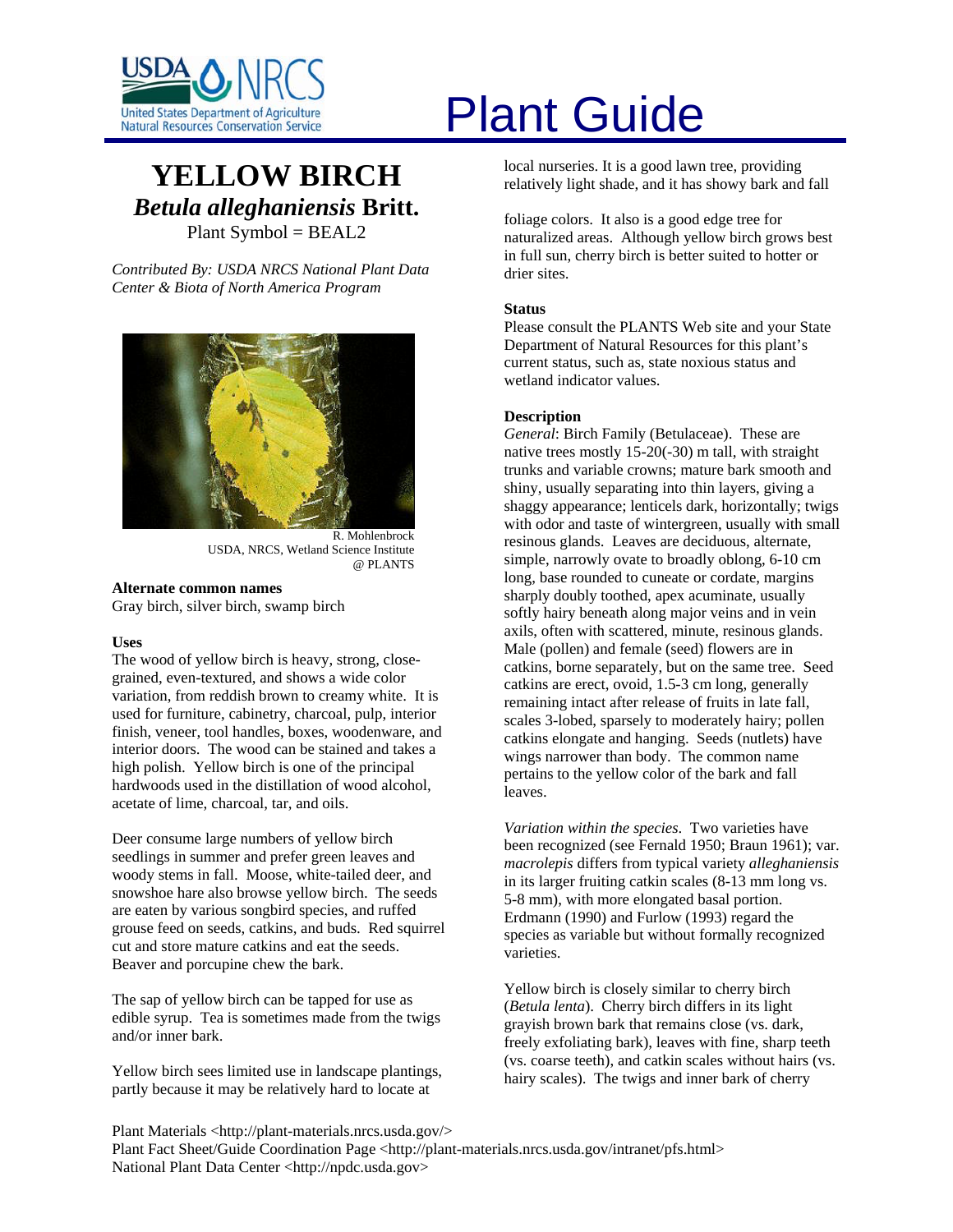birch have a stronger wintergreen odor. Yellow birch forms natural hybrids with paper birch (*B. papyrifera*) and with bog birch (*B. pumila*).

# **Distribution**

Yellow birch ranges from Newfoundland, Nova Scotia, New Brunswick, and Anticosti Island west through southern Ontario to extreme southeastern Manitoba; south to Minnesota and northeastern Iowa; east to northern Illinois, Ohio, Pennsylvania to northern New Jersey and New England; and south in the Appalachian Mountains to eastern Tennessee and northeastern Georgia. For current distribution, please consult the Plant Profile page for this species on the PLANTS Web site.

#### **Establishment**

*Adaptation*: Yellow birch is a characteristic tree of the northern Appalachians and the hemlock hardwoods forest of the Great Lakes region, at elevations of mostly 0-500 meters but up to 1050 meters.In the Appalachians and the Adirondacks, yellow birch reaches its maximum importance in the transition zone between low elevation deciduous forest and montane spruce-fir forests. Yellow birch occurs on moist, well-drained soils of various types of uplands and mountain ravines and along stream banks and in swampy woods. It may also grow where drainage is restricted, but growth may be correspondingly poor. Flowering: April-May, beginning before leafing; fruiting: July-August.

*General*: Yellow birch reproduces primarily by seed, normally first at about 40 years but optimally at about 70 years – trees under 20 years sometimes produce seed. Good seed crops are produced at intervals of 1- 4 years, usually with little seed produced in intervening years. Viability under natural conditions decreases around the second year.

Seeds germinate and grow best on moist mineral soil enriched with humus, but those in undisturbed stands usually germinate on mossy logs, decayed wood, in cracks in boulders, and on wind thrown tree hummocks. Seedlings cannot pierce compacted hardwood litter. Scarification of seedbeds improves seedling establishment, but organic matter should be left mixed in with the mineral soil. Seed dormancy is broken (under artificial conditions) by stratification or by exposure of wet seed to cool-white fluorescent light. Seeds can be stored 2-4 years or longer without losing viability.

Gap conditions are conducive to yellow birch seedling establishment, and seedling survival is better on disturbed microsites. Mortality of seedlings is

usually very high. Seedlings surviving their first year survive to sapling and larger stages only where there is sufficient light, although some shade improves seedling survival.

Yellow birch has been termed "a persistent successional species." Its presence in mid- to latesuccessional stands depends on local disturbance; it cannot reproduce under a closed canopy and requires soil disturbance and light for seedling survival. Older trees do not sprout. In northern hardwood ecosystems, yellow birch reaches maximum importance levels within 15 years of disturbance, and those levels are maintained for at least 100 years. In many old-growth stands, yellow birch usually decreases in importance as the stand ages, but the species is often a component of old growth types and sometimes occurs as a major component of climax stands, perhaps through a combination of longevity and micro-succession. Yellow birch often reaches 150 years; the average age in old growth woods may be 200-250 years. Maximum age is over 300 years.

#### **Management**

Heavy or repeated browsing of yellow birch by deer and moose kills small yellow birch and may prevent regeneration. Heavy feeding by porcupine and yellow-bellied sapsucker reduces growth, lowers wood quality, and is sometimes fatal.

Heavy cuts in older stands may be followed by top dieback and mortality. Recently isolated trees, in particular, are subject to wind throw on shallow soils and susceptible to winter sunscald. All are sensitive to high soil temperatures. Harvest of yellow birch timber should coincide with good seed years, because the trees regenerate primarily by germination, and openings for regeneration should be provided.

Yellow birch can be grown from seed relatively easily. Artificial propagation can be done through greenwood cuttings and by grafting.

# **Cultivars, Improved and Selected Materials (and area of origin)**

The species may be hard to locate in local nurseries, but it can be ordered.

Contact your local Natural Resources Conservation Service (formerly Soil Conservation Service) office for more information. Look in the phone book under "United States Government". The Natural Resources Conservation Service will be listed under the subheading "Department of Agriculture."